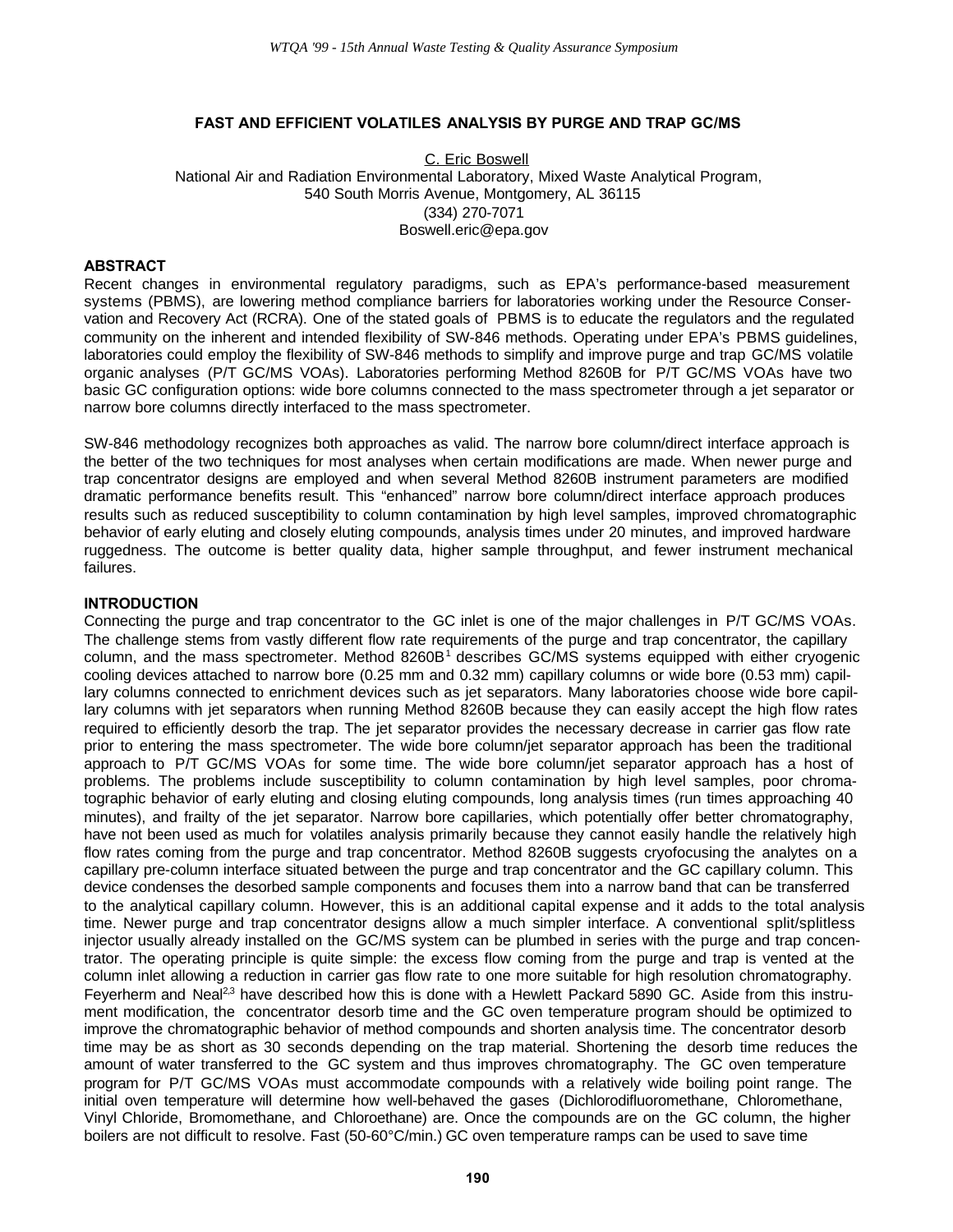without any loss in resolution. This paper describes a series of modifications to Method 8260B for P/T GC/MS analysis of VOA samples. The method performance has been tested primarily with spiked water (Method 5030) in a single laboratory.

## **EXPERIMENTAL**

#### Instrumentation and materials

All work was performed with an OI (College Station, TX) MPM-16 autosampler/4560 Purge and Trap concentrator. An OI tenax, silica gel, and charcoal trap (OI trap #10) was used as the sorbent trap. To connect the purge and trap, perform the following operations. Cut the total flow line to the split/splitless inlet about 3 - 4 cm from the septum nut. Using a 1/16" stainless steel union, connect the supply end to the "CARRIER IN" fitting on the purge and trap concentrator. Using another 1/16" stainless steel union, connect the transfer line from the purge and trap concentrator to the split/splitless GC inlet. These connections allow the use of the GC total flow controller to control the purge and trap desorb flow rate. All other connections are identical to other purge and trap installations. Figure 1 contains a plumbing diagram of the purge and trap concentrator-GC inlet connections. A Hewlett Packard (Palo Alto, CA) 5890 GC with EPC/Hewlett Packard 5971 MSD was employed as the GC/MS system. The analytical column used was a Restek (Bellefonte, PA) Rtx-5 (30m x 0.25mm x 1.0µm) with no guard column. Analytical standards were purchased from Ultra Scientific (N. Kingstown, RI) and were prepared by dilution with purge and trap grade methanol. All samples were 5 mL water samples prepared by spiking stock solutions into organic-free reagent water.

### Operating Conditions

The purge and trap conditions and the GC/MS conditions are listed in Tables I and II respectively. After an 11 min. purge, the trap was heated to 180°C for 0.5 min. for sample desorption. Following the desorption step, the trap was baked at 200°C for 7.00 min. to complete the autosampler cycle. The injector was operated in the split mode with PURGE A (or B) ON all the time. A single taper 4 mm ID glass liner without glass wool was used in the GC inlet. An injector temperature of 200°C produced the best overall results. Liquid nitrogen was used to cool the oven to the initial temperature of 10°C. The GC temperature was ramped faster at the beginning and at the end of the GC oven program where the compounds exhibit a wide range of boiling points. The total carrier gas flow was 20 mL/min. and the split ratio was set at 40:1. The column flow was set at 0.5 mL/min (26.2 cm/sec.). We used a GC/MS interface temperature of 280°C.

#### **RESULTS AND DISCUSSION**

BFB may be directly injected to save time, but the injector should be operated in the splitless mode. BFB solutions are typically made up in methanol. Due to the solvent effect in splitless injections, standards made up in methanol do not give good peak shapes. Purging the BFB takes a little more time, but solves all of the above problems. We used a typically short GC oven temperature ramp for the BFB run.

Figure 2 is a total ion chromatogram of a 200 µg/L VOA standard on a narrow bore capillary column/direct interface GC/MS system. The chromatographic run time is 17 minutes with a total GC cycle time of 20 minutes. There are no noticeable water effects in the chromatogram. Notice the gaussian peak shapes of the five gases (DCDFM, Cloromethane, Vinyl Chloride, Bromomethane, and Chloroethane). The gases give an indication of the system's overall chromatographic performance. These compounds are usually difficult to separate and typically produce poor peak shapes on 0.53 mm column/jet separator systems. Ethyl Benzene and the *m,p-*Xylene pair which are typically unresolved on a 0.53 mm column. Styrene and *o*-Xylene usually coelute on a 0.53 mm column. We achieved baseline resolution on Ethyl Benzene and the *m,p*-Xylene pair and partial resolution on Styrene and *o*-Xylene. Because of the large number of analytes, we do have several resolution challenges. Bromochloromethane and Chloroform coelute at 6.3 min. Bromoform elutes between Styrene and *o*-Xylene at 11.2 min. and is difficult to see on the total ion chromatogram. A similar close elution occurs with sec-Butylbenzene and 1,3- Dichlorobenzene at 13.93 and 13.94 min. None of the coeluting targets share common ions so their ion chromatograms are easily identified and quantified. For our system, a 0.5 min. desorb time dramatically reduced the amount of desorbed water while giving good chromatographic responses. With a tenax, silica gel, and charcoal trap, all compounds easily desorb at 180°C within 30 seconds with minimal carryover into subsequent blank water QC samples. For a tenax, silica gel, and charcoal trap, the purge flow rate didn't seem to affect chromatographic peak responses as much as other parameters. Purge and trap valve and transfer line temperatures around 100°C gave better results than hotter temperatures in the 180-200°C range. There was no apparent condensation of the higher boiling volatiles in the 100°C transfer line. The trap bake time was set so the purge and trap cycle time corresponded to the 20 minute GC cycle time.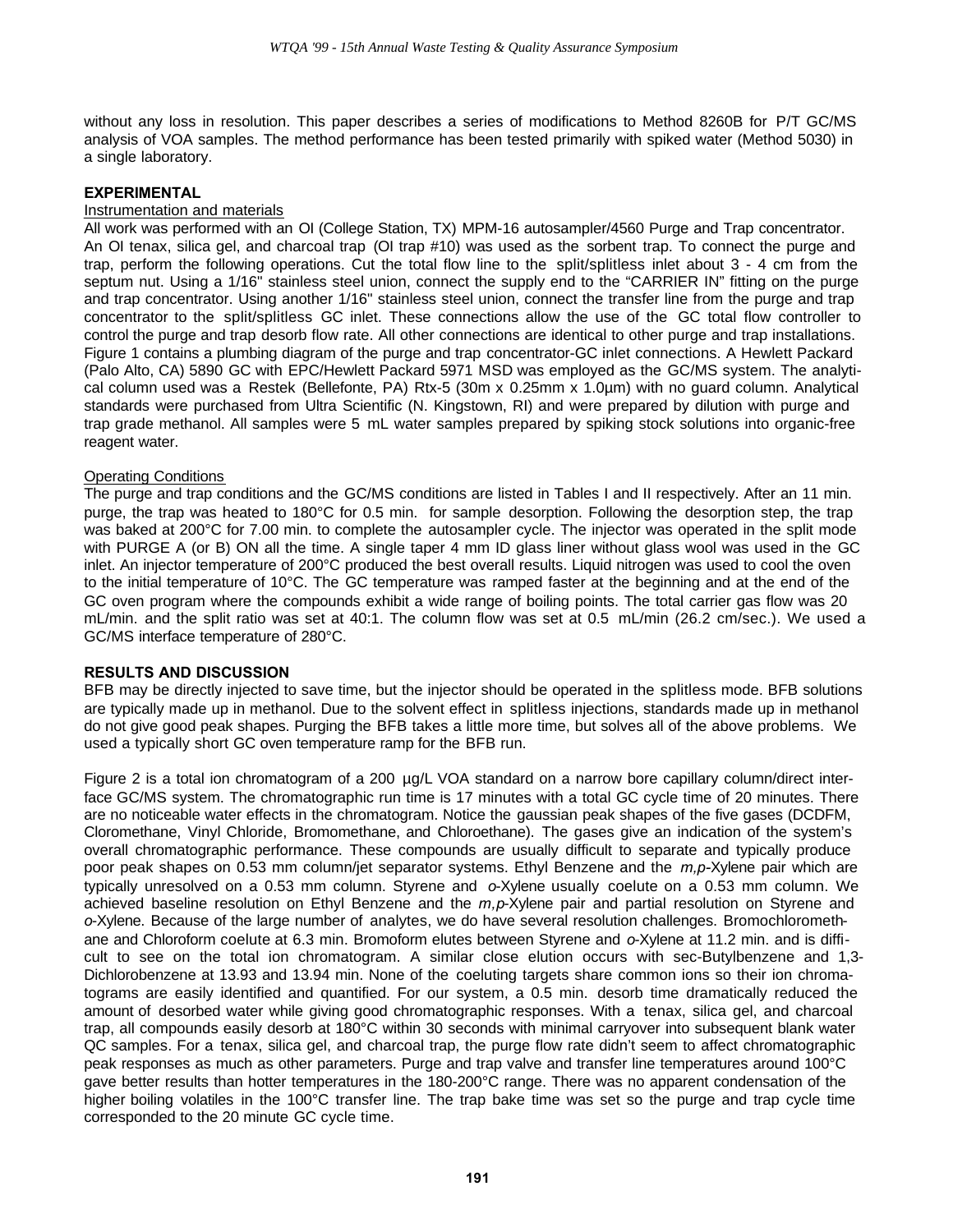The narrow bore capillary column system was calibrated by running a five-point curve with standards at 10, 20, 50, 100, and 200 µg/L (50, 100, 250, 500, and 1000 ng of standard injected). Table III is a summary of mean relative response factors (RRF), percent relative standard deviation (%RSD), method detection limits (MDLs), and estimated quantitation limits (EQLs) for selected compounds. Three of the four ketones (acetone, 2-butanone, and 4-methyl-2-pentanone) exhibit typically low RRFs, but the overall purging efficiencies are comparable to other methods. The linearity data of Table III suggest that a wider calibration range is possible for most of the VOA targets. The MDL and EQL data exhibit exceptional sensitivity for 5 mL samples. These data reflect a very simple and robust system that can generate accurate and reproducible results.

The one potential disadvantage to this approach is the requirement for sub-ambient GC oven cooling to reach the initial temperature of 10°C. This could be overcome by choosing a different GC column or a thicker film.

#### **CONCLUSIONS**

Performing split injections with P/T GC/MS VOAs allows a narrow bore column to handle the relatively high flow rates coming from the purge and trap concentrator. Narrow bore columns can be interfaced to purge and trap concentrators via split/splitless injectors by performing a relatively simple hardware modification. Combining this hardware modification with method optimizations in the concentrator desorb time and the GC oven temperature program produces dramatic performance improvements. This easy alternative to the more traditional wide bore column/jet separator approach to P/T GC/MS VOAs results in reduced susceptibility to column contamination by high level samples, improved chromatographic behavior of early eluting and closely eluting compounds, analysis times under 20 minutes, and improved hardware ruggedness**.**



**Figure 1.** Basic plumbing diagram for a back pressure regulated split/splitless injector with a P/T autosampler.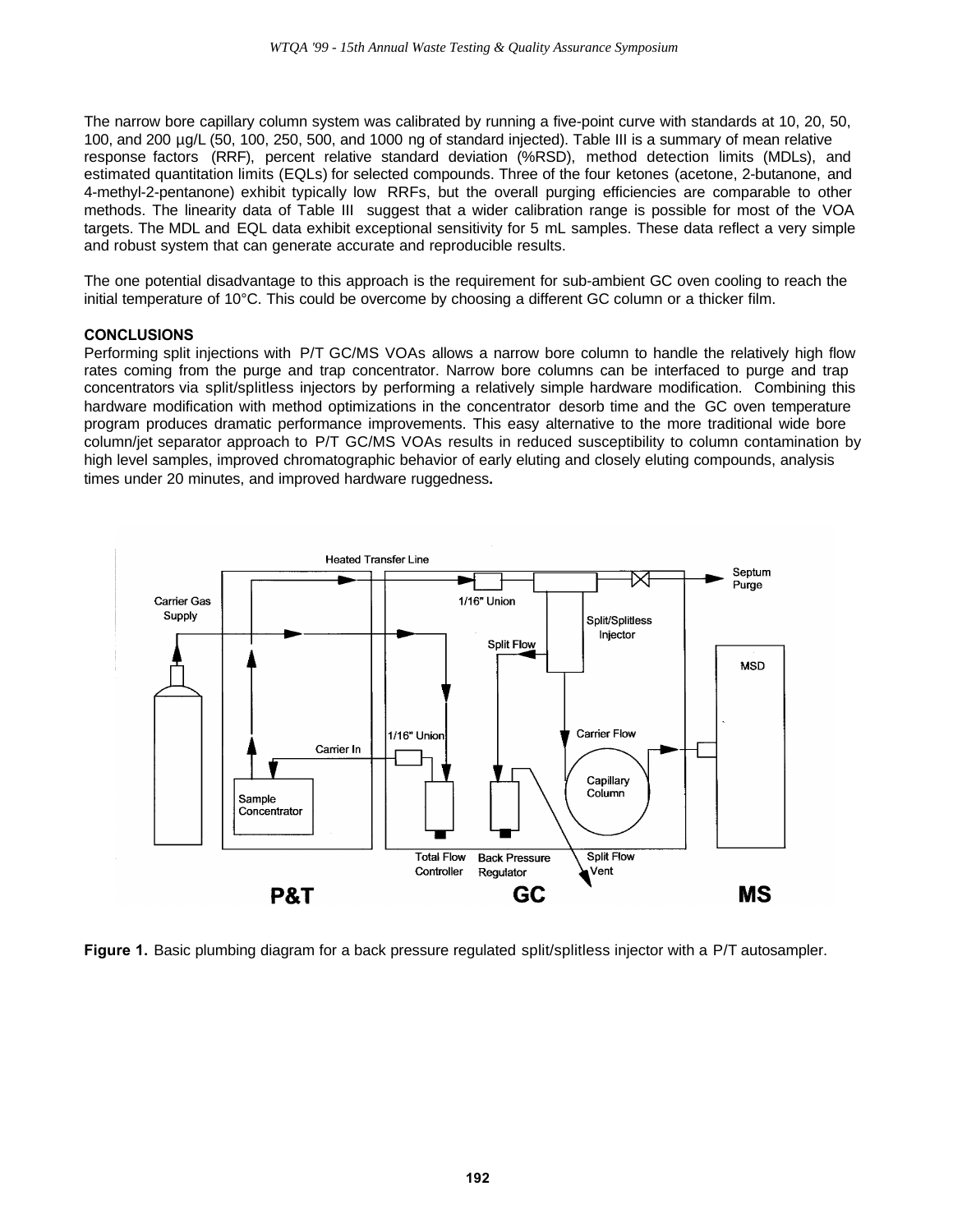

**Figure 2.** Total ion chromatogram of a 200 µg/L VOA calibration standard using a narrow bore capillary/direct interface system.

## **REFERENCES**

- 1. USEPA SW-846 "Test Methods for Evaluating Solid Waste," Method 8260B *Volatile Organic Compounds By Gas Chromatography/Mass Spectrometry (GC/MS)*, December 1996.
- 2. Feyerherm, Fred; *Capillary Direct VOA's*, Hewlett Packard Company, Houston, TX, 1991.
- 3. Neal, Barney; *EPA Volatiles Analysis Using Narrow Bore Capillary Columns***,** Hewlett Packard Company, Analytical Education Center, Atlanta, GA, 1992.

| <b>Trap Material</b>             | Tenax, Silica Gel, and Charcoal (OI trap #10) |  |
|----------------------------------|-----------------------------------------------|--|
| Sample Volume                    | 5 mL                                          |  |
| Purge Flow Rate                  | 40 mL/min.                                    |  |
| Purge Temperature                | ambient                                       |  |
| Purge Time                       | 11 min.                                       |  |
| Desorb Temperature               | 180 °C                                        |  |
| Desorb Time                      | $0.5$ min.                                    |  |
| <b>Bake Temperature</b>          | 200 °C                                        |  |
| <b>Bake Time</b>                 | 7 min.                                        |  |
| Valve Temperature                | 100 °C                                        |  |
| <b>Transfer Line Temperature</b> | 100 °C                                        |  |

# **TABLE I.** Purge and Trap Conditions.